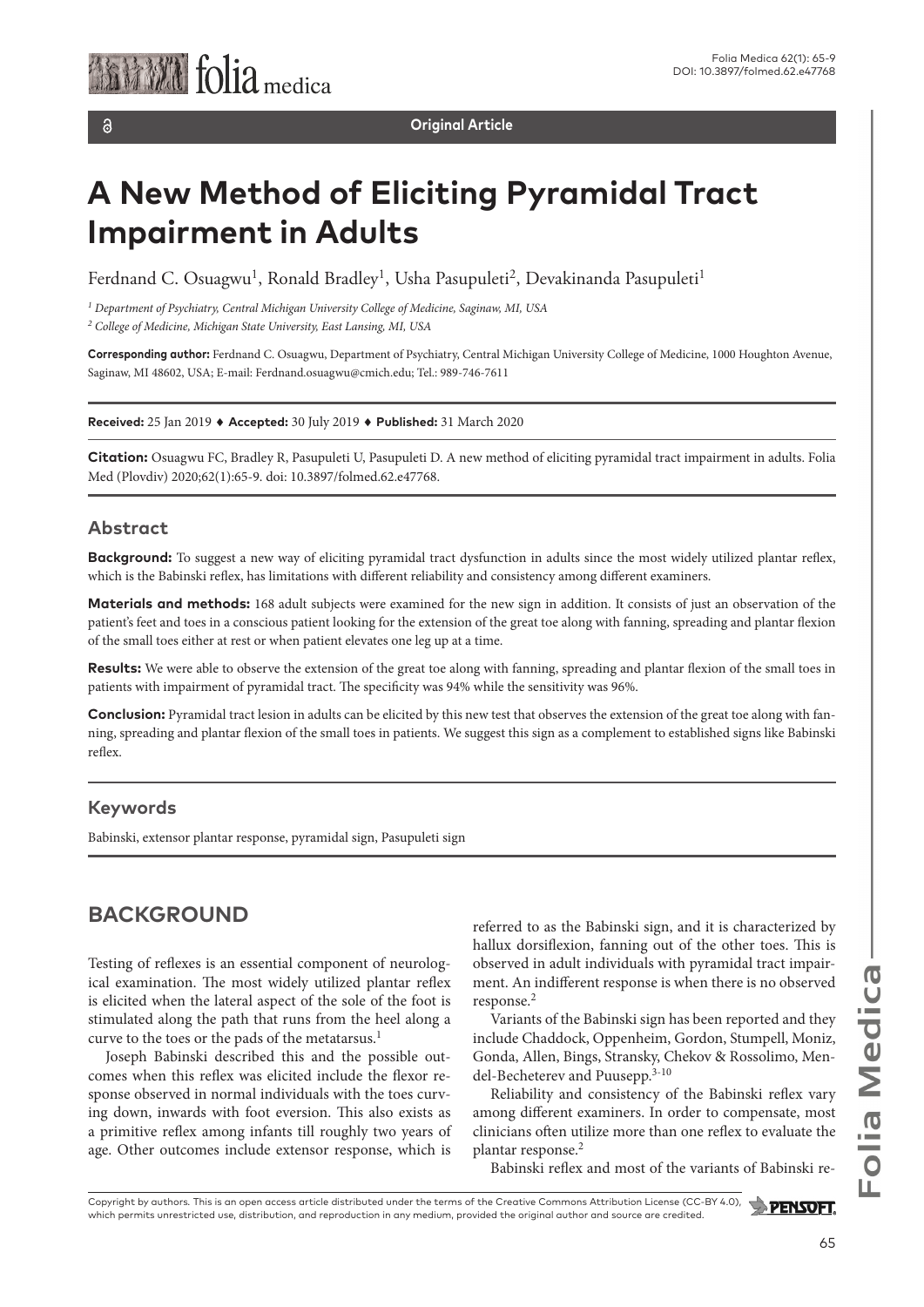quires the clinician to elicit the reflex by actively touching the patient. Many physicians do not perform this sign accurately and patients may feel uncomfortable, withdrawing their feet thus compromising the results of the test. Skin conditions such as excessive callus, keratinization under the plantar aspect of the feet, ulcers of the feet and legs may limit the use of Babinski sign and other alternative signs.

The enumerated shortcoming of the Babinski reflex was what made us suggest a new way of eliciting pyramidal tract dysfunction among adults.

## **MATERIALS AND METHODS**

Ethics approval for this study was obtained from the Institutional Review Board and informed consent was obtained from all subjects. The investigation conforms to the principles outlined in Declaration of Helsinki.

One hundred and sixty-eight adults that presented for neurological evaluations in the Consult service of a team led by the Principal investigator DV Pasupuleti, MD, FACP, FAANEM were recruited over a two-year period. DVP has been practicing neurology for more than 31 years in addition to being Professor in two Universities; being the former Director of Neurology at one of the three local University affiliated hospitals and a teaching neurologist. These cohort of patients were seen at these three university affiliated hospitals and also patients seen in his private practice.

Sixty-three patients had confirmed pyramidal tract dysfunction by CT, MRI of the brain with pathologies ranging from stroke, multiple sclerosis, small vessel disease (leukoaraiosis), subdural hematoma etc.

DVP conducted extensive neurological examination for signs of pyramidal tract dysfunction such as Babinski reflex, hemiparesis, facial paresis, lagging behind of the nasolabial fold with asymmetry of the smile, downward drift pronator drift or hyperactive reflexes with or without wrist, patellar or ankle clonus, and spasticity

These established signs of pyramidal tract dysfunction served as gold standard comparison for the new sign that we aimed to describe.



**Figure 2.** Extensor response.

Each patient was observed for the appearance of the pyramidal tract lesion by 1) Observe the feet and legs at rest in supine or sitting position. 2) Ask the patient to raise one leg up at a time and observe for the extension of the great toe along with fanning, spreading and plantar flexion of the small toes. 3) Repeat step 2 with the other leg and observe for the same findings **(Fig. 1)**. 4) Then ask the patient to raise both legs at the same time without touching each other and observe for the extension of the great toe along with fanning, spreading and plantar flexion of the small toes **(Fig. 2)**. Extension of the great toe along with fanning, spreading and plantar flexion was documented as evidence of pyramidal tract lesions together with pictorial and video recording of this **(Figs 1, 2)**.

A group who was blinded to the subjects presenting pathology was given pictorial instructions on how to identify the newly described reflex. They were to interpret the reflex as flexor response observed in normal individuals with the toes curving down, inwards with foot eversion **(Fig. 1-3)**. Other outcomes include extensor response, which is referred to as the Babinski sign, and it is characterized by hallux dorsiflexion, fanning out of the other toes **(Figs 2-1, 3-2)**. An indifferent response is when there is no observed response.2

This group consisted of internal medicine residents, combined internal medicine and pediatrics residents, med-





**Figure 1.** Extensor response. **Figure 3.** Flexor response/normal.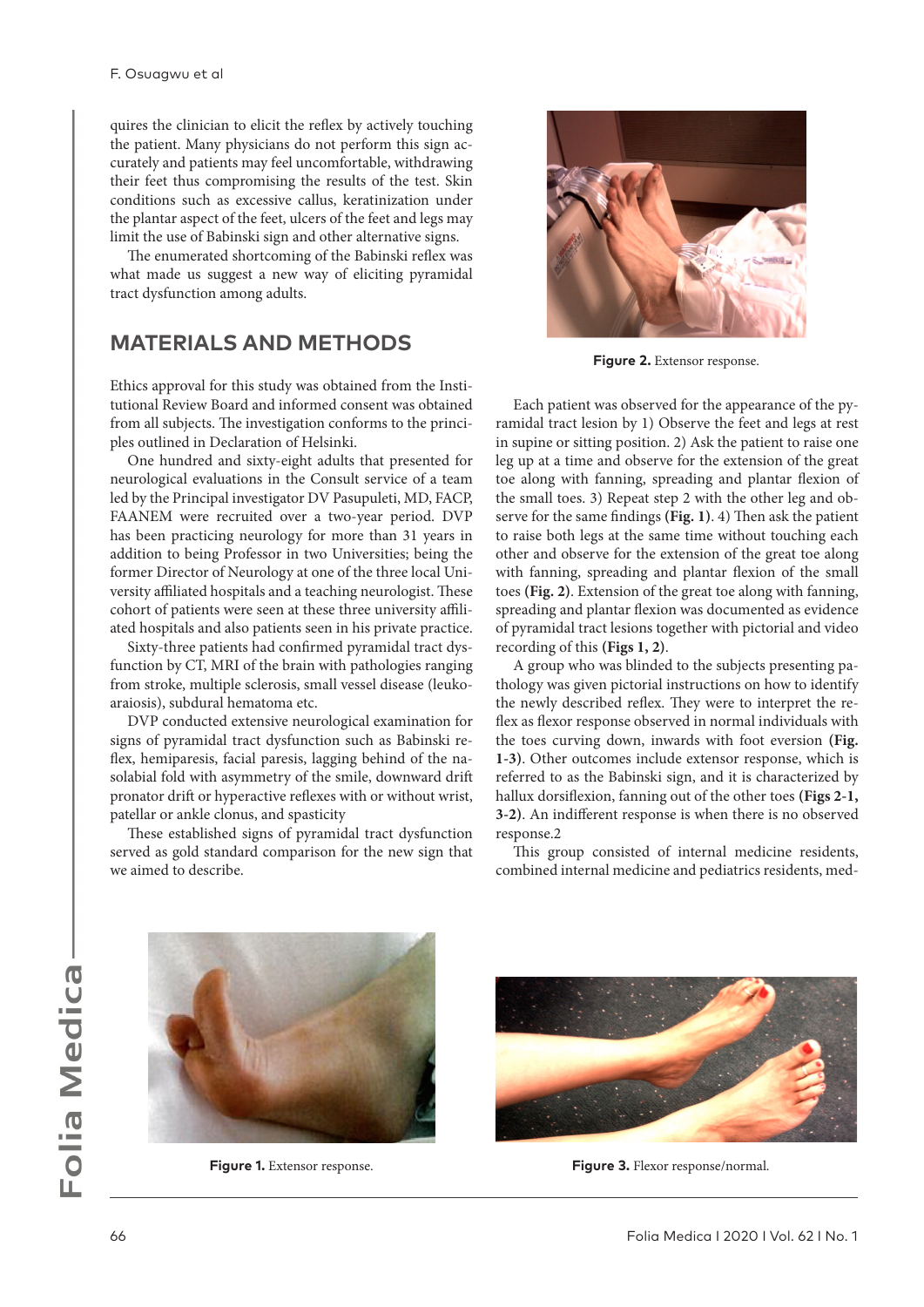| Patient    | Age range in | Number | Male | Female | Plantar  | <b>Extensor</b> |  |
|------------|--------------|--------|------|--------|----------|-----------------|--|
|            | vears        |        |      |        | response | response        |  |
| <b>UMN</b> | $20 - 93$    | 63     | 22   | 41     |          | 61              |  |
| Control    | $18 - 35$    | 105    | 34   | 71     | 99       |                 |  |
| Total      |              | 168    | 56   | 112    | 101      | 67              |  |

#### **Table 1.** Participant data and results

UMN: upper motor neuron lesion

#### **Table 2.** Diagnoses of the study participants

| Clinical diagnoses of patients with<br><b>UMN</b> lesion | Number of patients | Clinical diagnoses of control patients | Number of patients |
|----------------------------------------------------------|--------------------|----------------------------------------|--------------------|
| Tuberous sclerosis                                       | 1                  | Transient ischemic attack              | 21                 |
| Extensive small vessel disease                           | 27                 | Headache                               | 27                 |
| CVA with infarct                                         | 15                 | <b>Seizures</b>                        | 9                  |
| Spinal cord                                              | 2                  | Syncope/dizziness                      | 5                  |
| Brain sarcoidosis                                        |                    | Alzheimer's dementia                   | 4                  |
| Cervical spine sarcoidosis                               |                    | Tremor                                 | 3                  |
| Multiple sclerosis                                       | 8                  | Trigeminal neuralgia                   |                    |
| Subdural hematoma                                        | 3                  | Parkinson's disease                    | 2                  |
| Brain metastasis                                         |                    | Chiari 1 malformation                  | 2                  |
| Cervical stenosis with myelopathy                        | 3                  | Double vision                          |                    |
| Paraneoplastic syndrome                                  |                    | Miscellaneous                          | 30                 |
| Total                                                    | 63                 | Total                                  | 105                |

Miscellaneous includes attention deficit hyperactivity disorder, explosive personality disorder, hypertension, diabetes, weakness, and sleep apnea

UMN: upper motor neuron lesion. Patients had confirmed pyramidal tract dysfunction by neurological examination, CT, MRI of the brain while control patients were examined and did not have any confirmed pyramidal tract dysfunction by neurological examination, CT, or MRI of the brain.

ical students, nurse practitioners, physical therapists, nurses and student nurses.

## **RESULTS**

We analyzed 168 survey responses from the group aforementioned above. Patient clinical data and their responses to the new sign are outlined in **Tables 1** and **2**.

Nineteen patients had bilateral evidence of pyramidal tract dysfunction, 19 had right-sided pyramidal tract dysfunction, 15 had left-sided pyramidal tract dysfunction while 10 patients were ticklish with up going toes observed without eliciting with Babinski etc.

The specificity (TN/TN+FP) was 94% while the sensitivity (TP/TP+FN) was 96% with most of them properly identifying the extension of the great toe along with fanning, spreading and plantar flexion as evidence of pyramidal tract

lesions in the patients who had other confirmatory signs of pyramidal tract lesions. The sign can easily be observed by any medical professional at different levels of their training as exemplified by the fact that similar results was observed amongst the different medical personnel including medical students and nursing professional.

## **DISCUSSION**

This sign provides physicians with additional clinical observation they can immediately use to improve patients care in their practice. Eliciting reflexes is a crucial portion of most neurological examination.1

Limitations of Babinski reflex such as conflicting reliability and consistency of among different examiners has led to description of variants of the Babinski reflex.<sup>2</sup>

Furthermore, Babinski results are sometimes hampered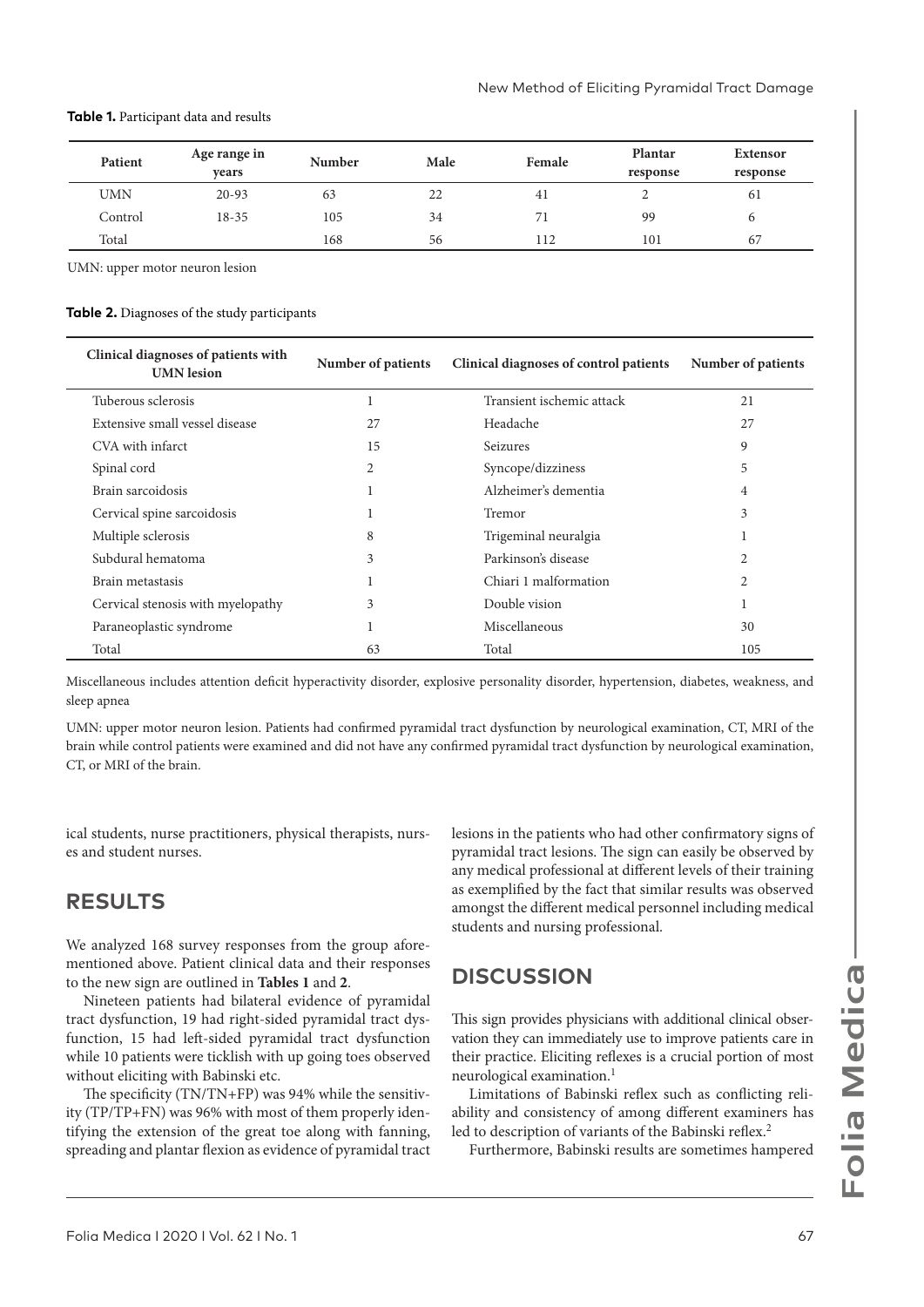due to the fact that some patients are ticklish, some physicians do not perform this sign accurately and presence of skin lesions. This limitation of the Babinski reflex was what made us suggest a new way of eliciting pyramidal tract dysfunction among adults.

The merits of this new way of eliciting pyramidal tract dysfunction among adults include the fact that it is easy to demonstrate because it is just an observation, no need to touch the patient's feet or legs thus preventing withdrawal of the examining foot in ticklish patients.

Both phases of extension of the great toe along with fanning, spreading and plantar flexion of the small toes can easily be observed.<sup>11</sup>

The sign can easily be observed by any medical professional and there is no difficulty in the interpretation. The sign correlates well with all the pyramidal tract lesions.<sup>12</sup>

The mechanism of the plantar extensor response is the same as the other signs like Babinski and involves activation of the tibial nerve and contraction of the gastrocnemius.

Limitations of this new way of eliciting pyramidal tract dysfunction among adults in comatosed patients, patients with dense hemiplegia and in paraplegic patients may not be able to elevate their feet thus direct observation may suffice. If the sign is not visible on direct observation, the examiner can elevate patient's feet in order to elicit the sign. Patients with abnormalities or lesions that have distorted their foot architecture such that they are fixed in perpetual extension of the great toe along with fanning, spreading and plantar flexion of the small toes may have a false positive sign.

## **CONCLUSION**

We would like to propose this sign be referred to as 'Pasupuleti sign' and we believe that this sign would be an excellent complementary sign to the existing Babinski reflex. Also in situations where patient is ticklish, this sign may suffice.

## **Author Contributions**

D Pasupuleti conceived the paper, oversaw manuscript collection, conducted data analysis, wrote the manuscript and approved final version. FC Osuagwu conducted manuscript collection, conducted data analysis, co-wrote the manuscript and co-approved final version. R Bradley participated in the study design, data analysis, and interpretation of data and revision of manuscript and approved final version. U Pasupuleti participated in the study design, data analysis, and interpretation of data and revision of manuscript and approved final version. The authors declare that they have no conflicts of interest.

## **REFERENCES**

- 1. Boes CJ. The history of examination of reflexes. J Neurol 2014; 261(12): 2264-74.
- 2. Singerman J, Lee L. Consistency of the Babinski reflex and its variants. Eur J Neurol 2008; 15(9): 960-4.
- 3. Allen IM. Application of a stretch reflex for identification of lesions of upper motor neurons. NZ Med J 1945; 44: 227-33.
- 4. Babinski J. Sur le réflexe cutané plantaire dans certaines affections organiques du système nerveux central. C R Soc Biol 1896; 48: 207-8.
- 5. Chaddock CG. A preliminary consideration concerning a new diagnostic nervous sign. Interstate Med J 1911; 12: 742-6.
- 6. Gonda VE. A new tendon stretch reflex: its significance in lesions of the pyramidal tract. Arch Neurol Psychiatry 1942; 26: 531-8.
- 7. Gordon A. A new reflex: paradoxic flexor reflex and its diagnostic value. Am Med 1904; 8: 971.
- 8. Moniz E. Le signe de la flexion plantaire du gros orteil avec la jambe en flexion. Revue Neurologique 1916; 30: 173-6.
- 9. Oppenheim H. Aur Pathologie der Hautreflexe an der unteren Extremitaten. Monatsschr Psychiatri Neurol 1902; 12: 421-3.
- 10. Strümpell AV. Ueber das Verhalten der Haut- und Sehnenreflexe bel Nervenkranken. Neur Cbl 1899; 18: 617-9.
- 11. Van Gijn J. The Babinski sign and the pyramidal syndrome. J Neurol Neurosurg Psychiatr 1975; 38: 180-6.
- 12. Morrow JM, Reily MM. The Babinski sign. Br J Hosp Med (Lond) 2011; 72(10): M157-9.